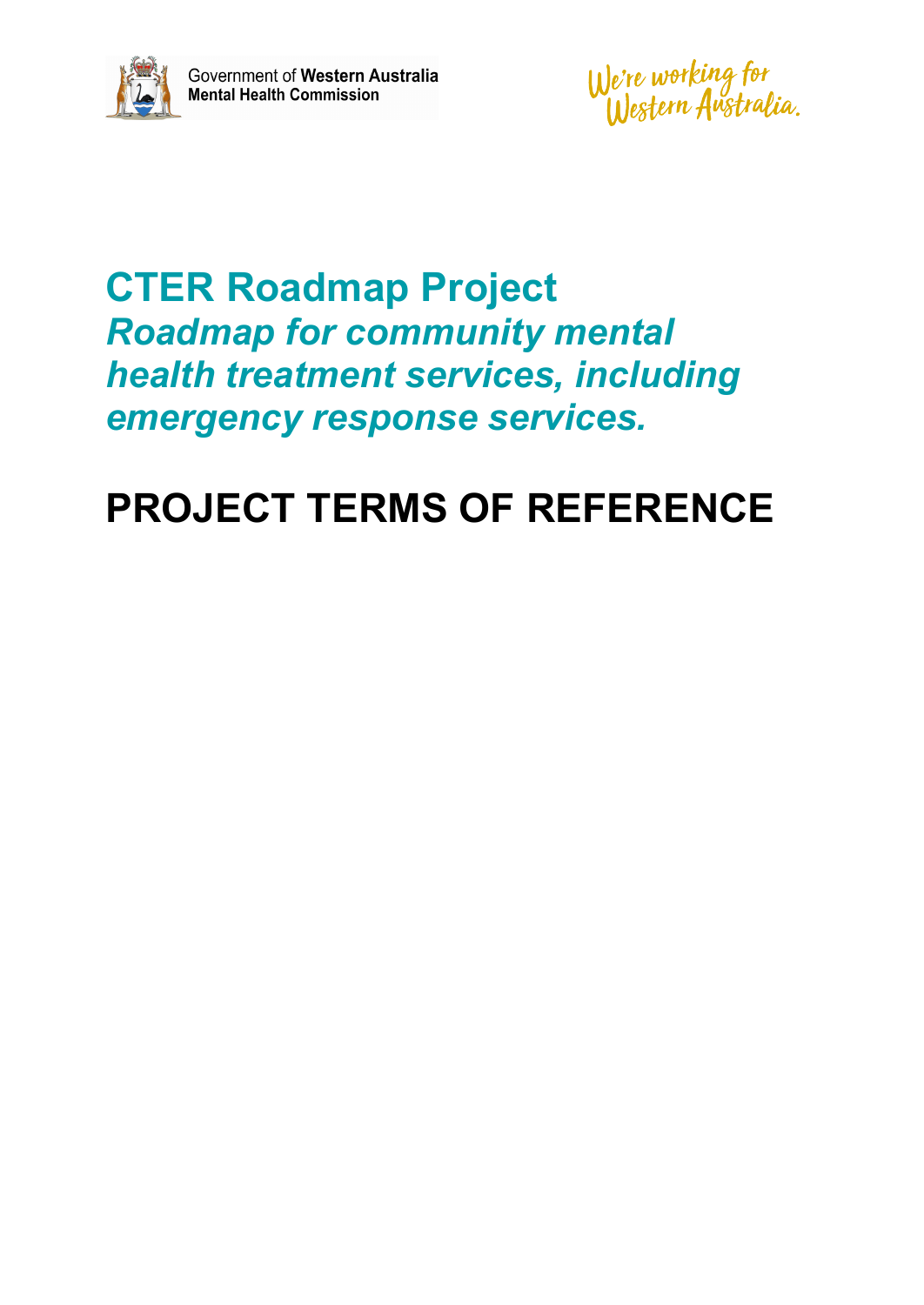| <b>Document Control</b> |                                                |                     |            |  |  |
|-------------------------|------------------------------------------------|---------------------|------------|--|--|
| <b>Document Title</b>   | <b>CTER Roadmap Project Terms of Reference</b> |                     |            |  |  |
| <b>TRIM File Name</b>   | <b>CTER Roadmap Project Terms of Reference</b> |                     |            |  |  |
| TRIM File No.           | MHC-13823/001                                  | <b>TRIM Doc No.</b> | MHC21/2408 |  |  |
| <b>Status</b>           |                                                |                     |            |  |  |
| Owner                   |                                                |                     |            |  |  |
| Version No.             | 2.0                                            | <b>Version Date</b> | 02/03/2021 |  |  |

| <b>Release and approval</b>                  |                                        |               |  |  |
|----------------------------------------------|----------------------------------------|---------------|--|--|
| <b>Reviewed by</b>                           | Signature                              | Date          |  |  |
| Mental Health Leads Sub-<br>Committee (MHLS) | Out of Session approval                | December 2020 |  |  |
| <b>Roadmap Steering</b><br>Committee         | Endorsed at meeting on<br>29 June 2021 | 29 June 2021  |  |  |

| Record of issue |               |                                                   |  |  |
|-----------------|---------------|---------------------------------------------------|--|--|
| <b>Version</b>  | Date          | Reason and comment                                |  |  |
| 1.0             | October 2020  | Draft (MHLS meeting)                              |  |  |
| 1.1             | November 2020 | <b>Revised draft (MHLS</b><br>meeting)            |  |  |
| 1.2             | December 2020 | <b>Revised draft (MHLS</b><br>meeting, CMC, MHEC) |  |  |
| 1.3             | December 2020 | Revised draft (MHLS out<br>of session)            |  |  |
| 2.0             | March 2021    | <b>Final draft</b>                                |  |  |

| <b>Contact for enquiries and proposed changes</b>                     |                                      |  |
|-----------------------------------------------------------------------|--------------------------------------|--|
| All queries and changes regarding this document should be directed to |                                      |  |
| Name                                                                  | <b>Anya-Jane Walters</b>             |  |
|                                                                       | Position   Principal Project Manager |  |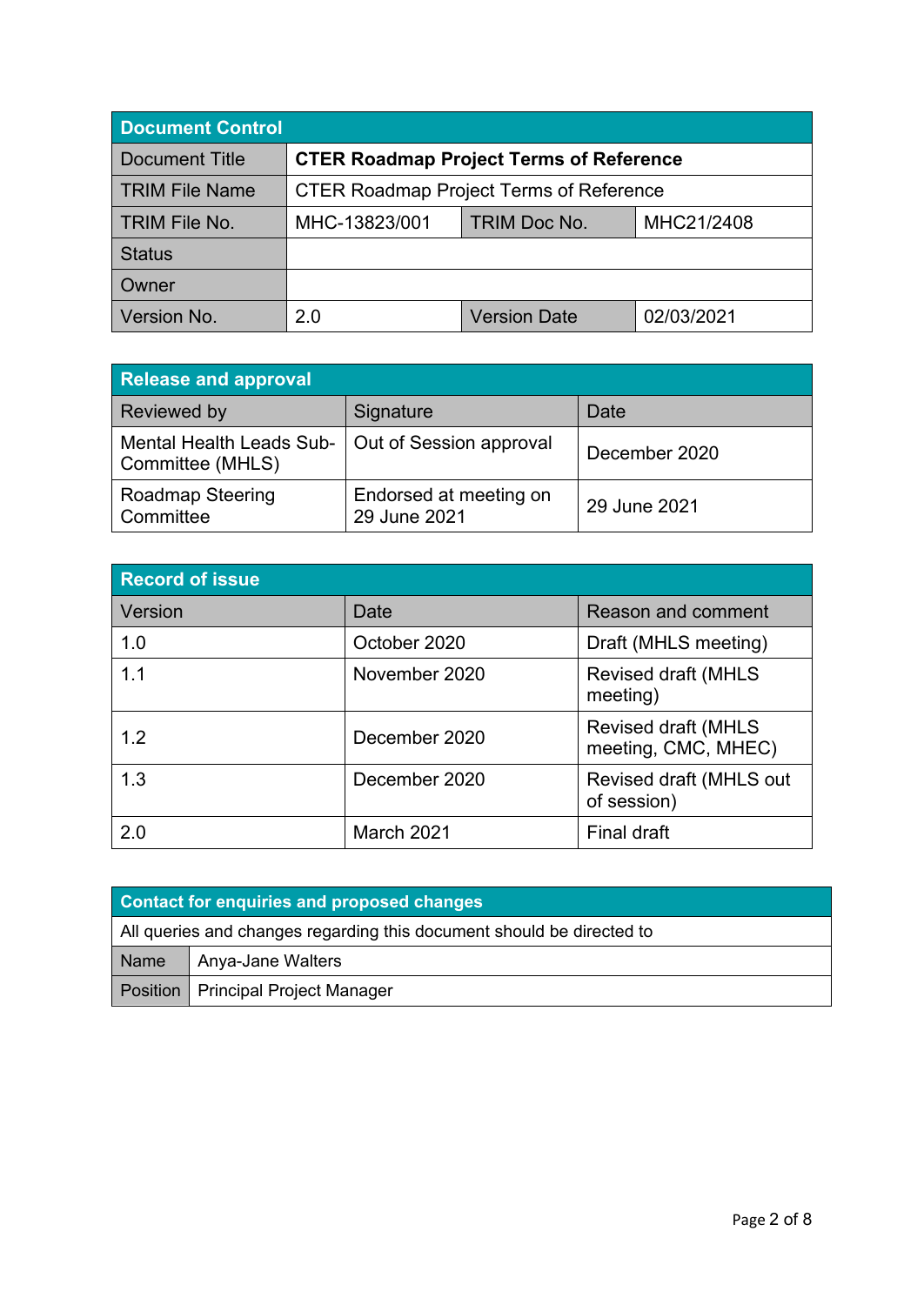#### **Project Terms of Reference**

# **Roadmap for community mental health treatment services, including emergency response services (CTER Roadmap)**

#### **1. Rationale**

The WA Mental Health, Alcohol and Other Drug Services Plan 2015-2025 (Plan) identified the optimum mix and level of services to be provided across five service streams, including community-based options. The updated modelling in 2018 reported a shortfall in supply of community-based services and, in the absence of suitable alternatives, hospital services were experiencing high demand. The Auditor General's Access to State-Managed Adult Mental Health Services Report (Auditor General's Report) highlighted the need for further investment in community treatment and support services. The Auditor General's Report also demonstrated a community treatment system under stress.

The Sustainable Health Review Strategy 2 recommended implementing models of care for people to access responsive and connected mental health, alcohol and other drug (AOD) services in the most appropriate setting. In particular, it recommended introduction and evaluation of early intervention, assessment and treatment outreach models to provide immediate assistance to people experiencing a mental health crisis in the community and expansion of community models of care.

Over recent years the demand for inpatient beds has remained very high, with the system escalated to the status of black on many occasions meaning people with mental health issues are spending very long periods in emergency departments. This has become particularly severe during the second half of 2020. There have also been difficulties in discharging consumers from hospital beds because of the lack of appropriate treatment and support in the community.

In addition, consumers, carers and community support providers continue to identify the need for accessible person centred and responsive community mental health treatment services that are well coordinated with other treatment and support services to support consumers' and their families and carers in their recovery.

The Western Australian Chief Psychiatrist's Targeted Review Report into homicides in 2019 stated *"there is a pressing need for a public mental health services plan to operationalise the MHAOSP (the Plan) which articulates a vision for service development and transformation, that addressed the critical gaps in services and provides guidance on models of care, services standards and resourcing".*

The Mental Health Commission (MHC) has completed several projects of relevance in this area:

- Evaluation of Mental Health Emergency Response Line (MHERL)
- Evaluation of non-admitted services
- Development of a pilot one stop shop, and
- Development of an AOD crisis intervention model.

The outcomes of each of these four projects are being progressed individually. However, the implementation of each these projects needs to be complemented by and feed into the development of an overall strategic framework which ensures that all projects collectively contribute to the development of a coherent and integrated system for providing care in the community and responding to emergencies with a service mix in line with the Plan.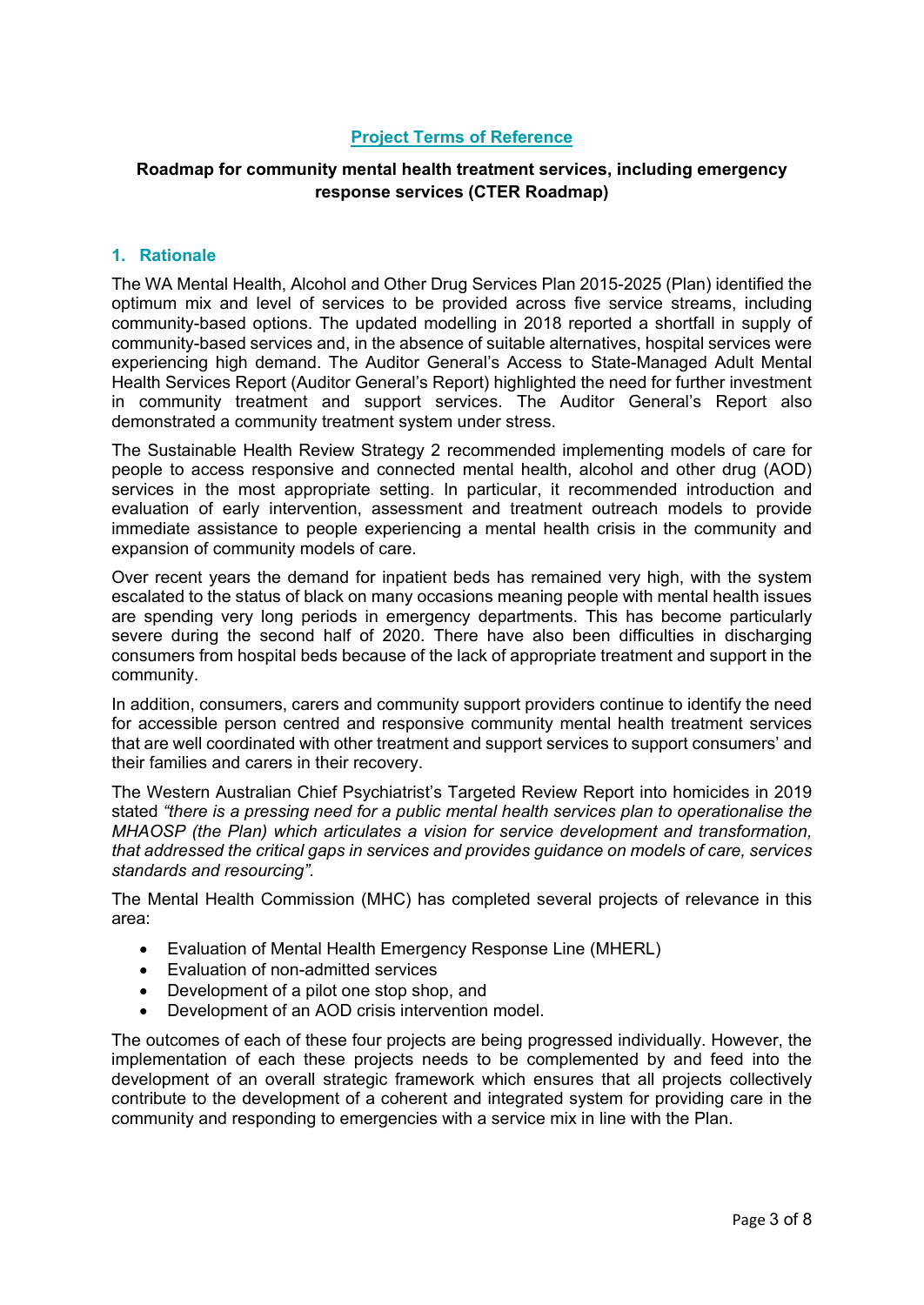# **2. Purpose**

In Western Australia public community mental health treatment services (community treatment services) are intended to provide coordinated care in non-admitted settings for individuals with severe and persistent mental health conditions. Community treatment services generally operate as multidisciplinary teams who provide outreach, transition support, relapse prevention planning, physical health assessment and support for good general health and wellbeing. Community treatment services can be intensive, acute or ongoing. All community treatment services include carers in relevant treatment decisions, are family inclusive, trauma informed and recovery-oriented.

For the purpose of this project, Emergency Response Services are defined as treatment and support services provided by HSPs for individuals experiencing a mental health crisis. Emergency mental health services currently include emergency department services, crisis telephone support lines such as the Mental Health Emergency Response Line (MHERL), community mental health teams and emergency telehealth services.

A mental health crisis situation includes when an individual:

- feels they require urgent assistance;
- is experiencing an 'acute' episode due to substance abuse, extreme anxiety, depression or psychosis;
- has had a suicide attempt: and/or
- has become violent or is experiencing rapid changes in behaviour.

This project will develop a system-wide Roadmap and implementation plan that provides a clear vision for community treatment services and mental health emergency response services. The Roadmap will provide the framework for reforming these services so that they are responsive, accessible, person-centred and seamlessly connected.

The Roadmap will outline the models of service (MoS) and care pathways that will best meet the needs of people in Western Australia of all ages who require public community mental health care and/or emergency mental health care. For the purpose of this project, MoS (also referred to as models of care) details the purpose, target population, functions, stages of treatment or episode, operation and governance involved in the delivery of high quality, best practice and safe mental health services.

The Roadmap will identify short, medium and long term priorities for action, and a costed implementation plan aimed at maximising the cost-benefit of community treatment services purchased by the Mental Health Commission (MHC).

In the first instance the project will investigate and recommend how current services could be **optimised, reconfigured, enhanced, or expanded** as well as identifying where **new services** may be required. This includes consideration of 7-day-a-week service profiles and a shift to focusing on inclusion rather than exclusion criteria.

#### *In scope*

- Public community mental health treatment services.
- Mental health emergency response services, including telehealth and helplines.
- The interface between primary care and public community mental health treatment services.
- The interface between alcohol and other drug treatment services and public community mental health treatment services.
- The interface between community mental health support services and public community mental health treatment services.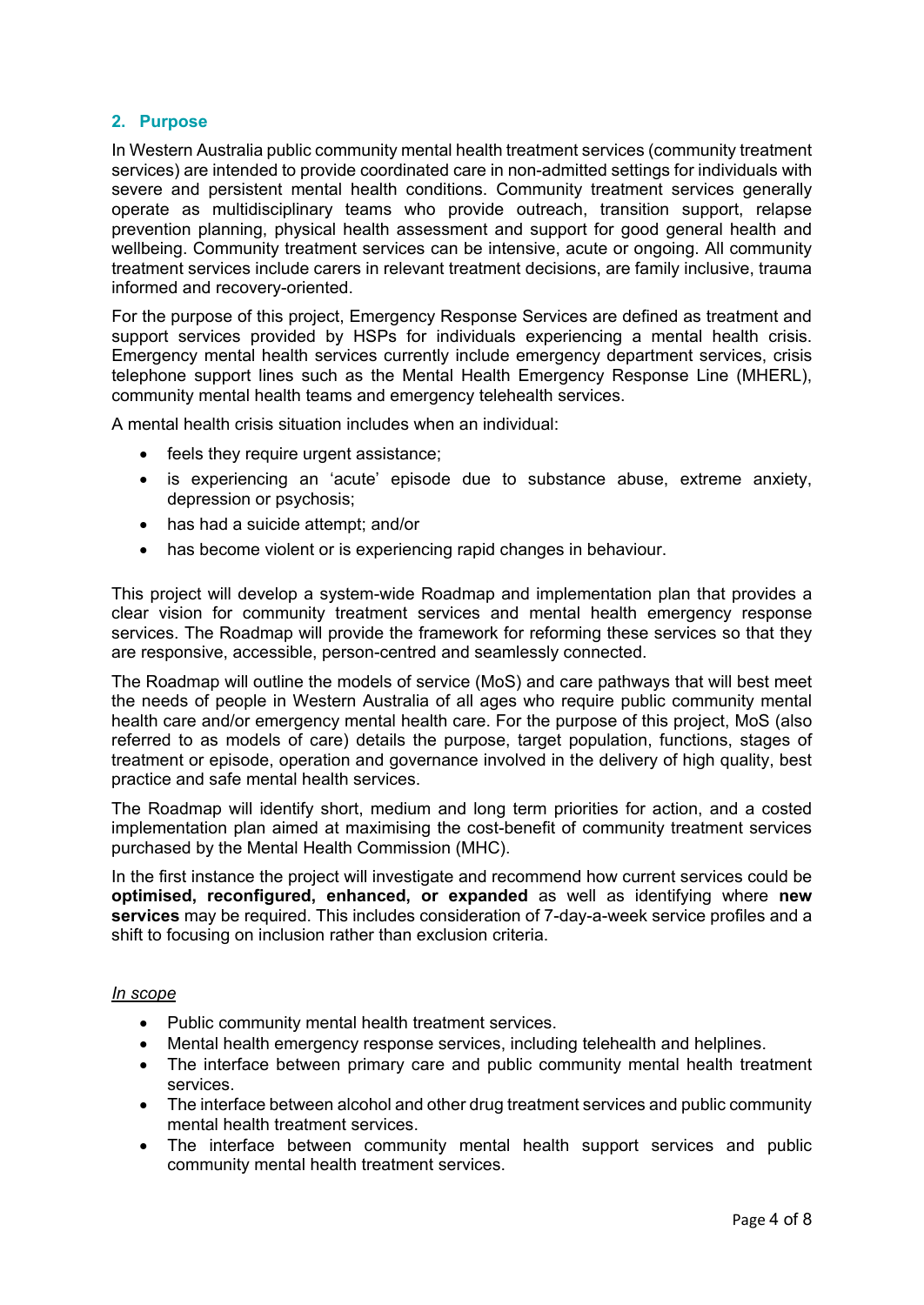#### *Out of scope*

- Primary care services, except at the interface with community mental health treatment and emergency response services
- Community mental health support services, except at the interface with community mental health treatment services and where MoS involve working in partnership.
- AOD treatment services except at the interface with community mental health treatment and emergency response services.

The Roadmap will consider the following questions:

- What principles should inform the development of contemporary community mental health services?
- What supports and resources do consumers and their families and carers need to live a good life in the community?
- What MoS would best provide evidence-based, integrated, contemporary, culturally secure and person-centred care in the community?
- What MoS would ensure that people's specific and diverse needs are met, including but not limited to gender diverse people, people with eating disorders and people with a personality disorder?
- What MoS will provide evidence-based, contemporary, person-centred emergency care in the community for people in crisis and reduce the demand on emergency departments and inpatient beds?
- What MoS are needed to provide care for people with co-occurring needs and severe and complex mental illness requiring person-centred multiagency care planning and care coordination?
- What MoS are needed to meet the projected needs for mental health services and to meet the needs of local communities?
- What are the systemic barriers to change?
- What are the key commissioning, governance and working arrangements that are required to support service integration, coordination, and responsiveness?
- What linkages with primary health, community support services and other government agencies are required to strengthen the mental health capacity and support options across the system?
- What workforce skill mix, scope of practice and recruitment strategies are needed?
- How might the above be achieved by optimising, reconfiguring or enhancing existing services and what resources may be needed to implement these MoS and services?
- What new commissioning and funding opportunities do we need to prioritise to support the Roadmap?
- How will effectiveness and success of the MoS be measured, monitored and reported from the perspective of consumers, carers, clinicians and other stakeholders?

The key deliverable from the project will be an agreed Roadmap for the further development of mental health community treatment and emergency response services. Once endorsed by Mental Health Executive Committee (MHEC) and the Community Mental Health, Alcohol and Other Drug Council (CMC) and agreed by Government, this Roadmap will be used by the MHC, MHEC, CMC and Mental Health Leads Sub-Committee (MHLS) to oversee the development of existing and new services.

There will be opportunities for further deliverables to be realised during the course of the 12 month project.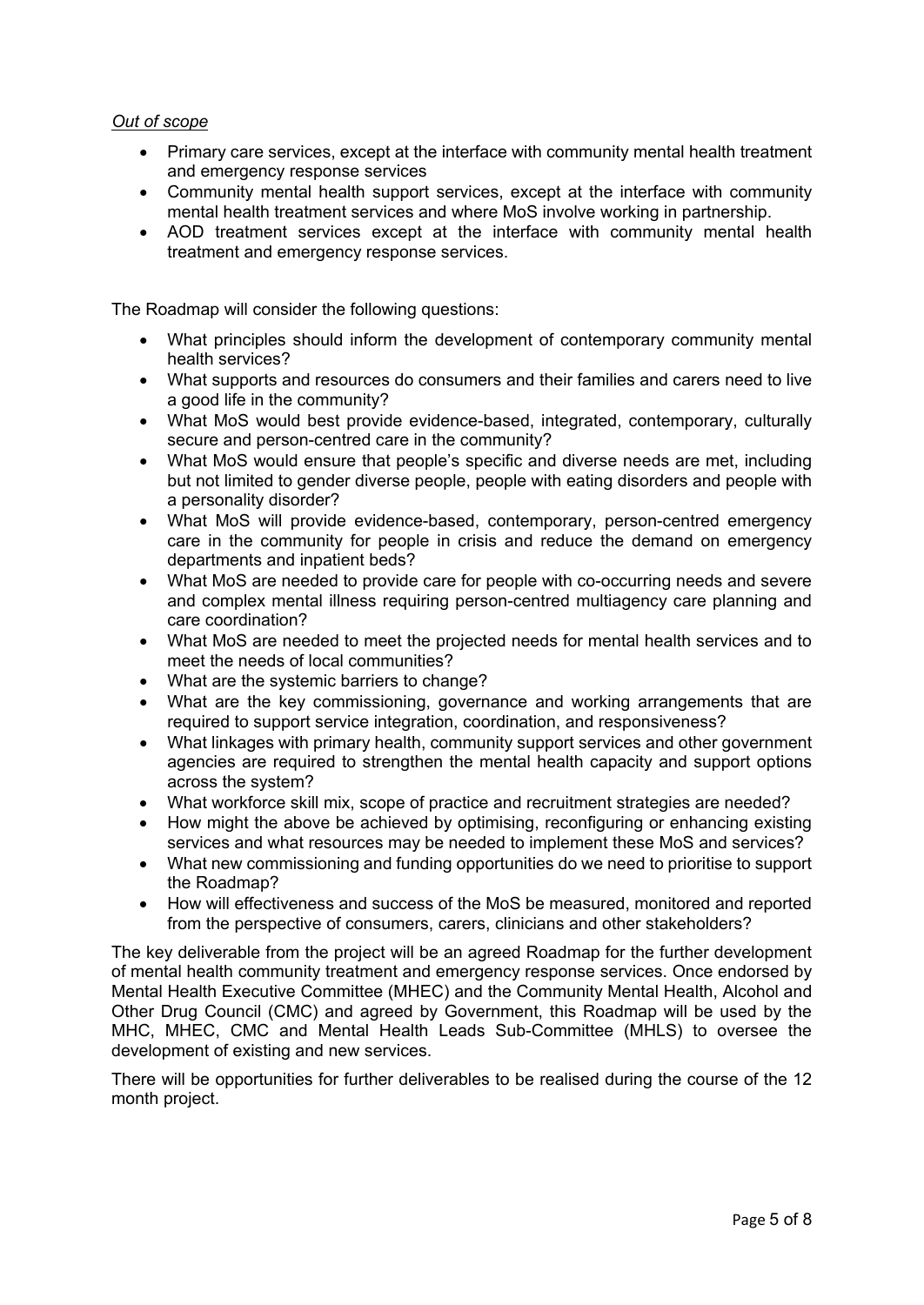# **3. Method**

The project activities will include:

- Extensive lived experience, clinician and stakeholder consultation
- Mapping consumer pathways
- Modelling projected demand and need
- Evidence of best practice from elsewhere
- Literature review on the best practice models of care in the community, and
- Identification of gaps in community treatment, support and emergency response services.

#### **4. Governance**

An executive Project Sponsor and project team inclusive of a Principal Project Manager and Project Officer will be established within the MHC.

A project Steering Committee will provide strategic oversight; monitor project performance; assist in identifying and managing issues and risks; and guide the development of the Roadmap to ensure it is robust and implementable.

Expert Working Groups reporting to the Project Team and Steering Committee will be established to facilitate comprehensive stakeholder consultation and to provide specialist system knowledge, insight and critical comment.

Lived experience representatives will be sought for both the Steering Committee and Expert Working Groups.

To enable broader consultation with the whole of government, the Steering Committee will utilise existing mechanisms such as the Directors General Implementation Group or Public Sector Leadership Council.

See Terms of Reference for the Steering Group and Expert Working Groups [\(Related](#page-7-0)  [Documents\)](#page-7-0)

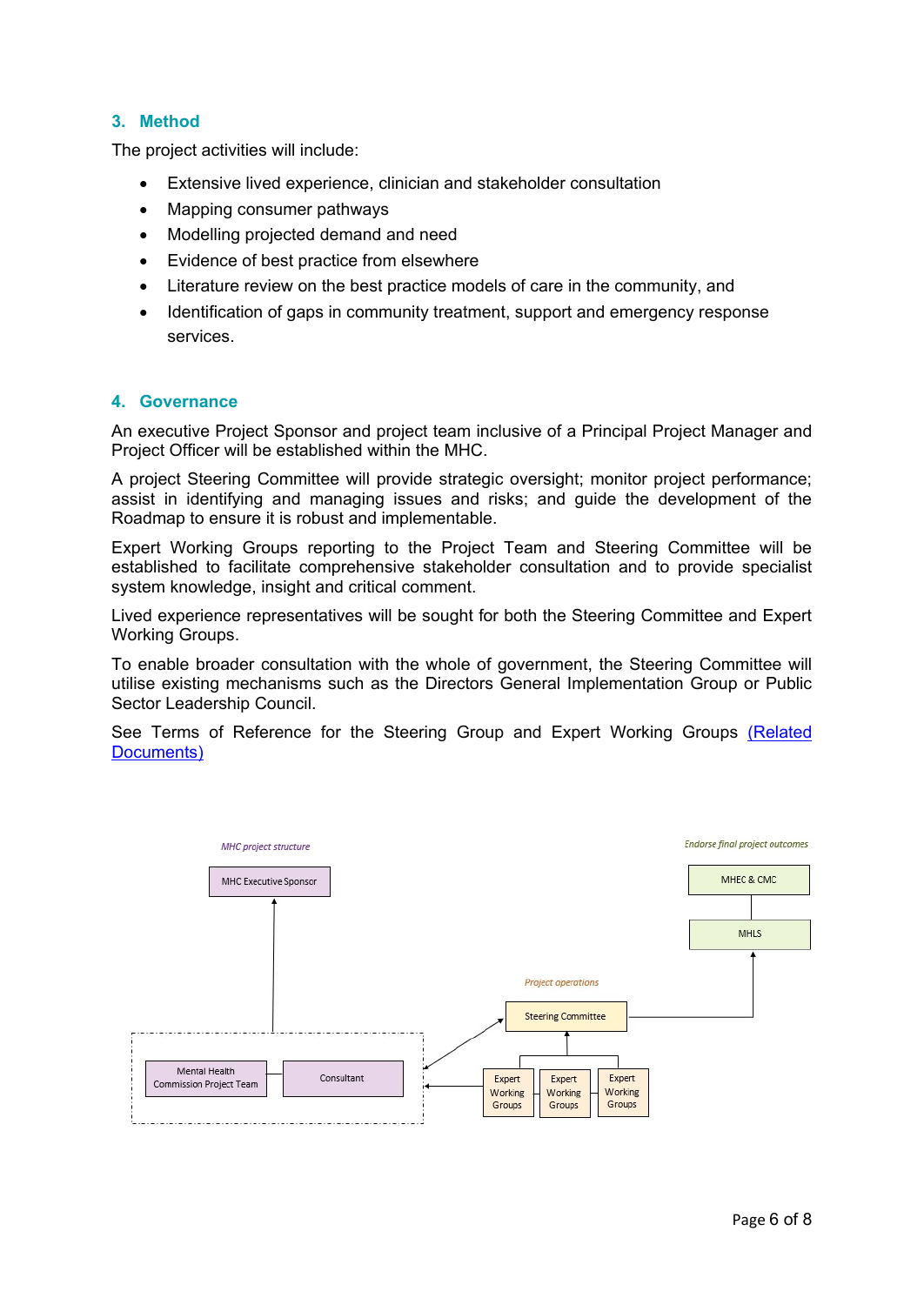# **5. Interdependencies**

The Steering Committee will liaise regularly and closely with the Ministerial Taskforce into Public Mental Health Services for Infants, Children and Adolescents Aged 0-18 Years in Western Australia, as the findings of that Taskforce inform the recommendations of the Roadmap in relation to children's community mental health treatment and emergency response services.

The project will be informed by the following key documents and projects:

- The recently completed Non-admitted Mental Health Services and MHERL evaluations
- The outcomes of implementation of a pilot OSS service model
- Development and implementation of an AOD crisis intervention model and the Walk With Me project
- The Western Australian Auditor General's Report Access to State-Managed Adult Mental Health Services and analysis of the linked data generated for the report.
- Mental Health, Alcohol and Other Drugs Services Plan 2015-2025 and Plan Update 2018.
- Outcomes of the newly proposed Active Recovery Teams.

Additional background documents that may inform the project:

- WA State Priorities Mental Health, Alcohol and Other Drugs 2020-2024.
- Fifth National Mental Health and Suicide Prevention Plan.
- Productivity Commission Inquiry into Mental Health and the National Mental Health and Wellbeing Pandemic Response Plan.
- Sustainable Health Review.
- The Western Australian Auditor General's Report Access to State-Managed Adult Mental Health Services and analysis of the linked data generated for the report.
- One Stop Shop service model development.
- Survey of High Impact Psychosis.
- Young People Priorities for Action.
- Personality Disorders Model of Care Final Report.
- Royal Commission into Aged Care Quality and Safety.
- Royal Commission into Violence, Abuse, Neglect and Exploitation of People with Disability.
- Chief Psychiatrist review into the treatment of Ms Kate Savage by Child and Adolescent Mental Health Services.
- Working Together: Mental Health and Alcohol and Other Drug Engagement Framework 2018-2025, and the Stakeholder Engagement Framework
- Increasing and Improving Community Mental Health Support in WA (WA Association for Mental Health report).
- Evaluation of the closure, assessment and relocation of Franciscan House residents.
- Community Mental Health Step Up Step Down data/evaluation.
- Western Australian Methamphetamine Action Plan.